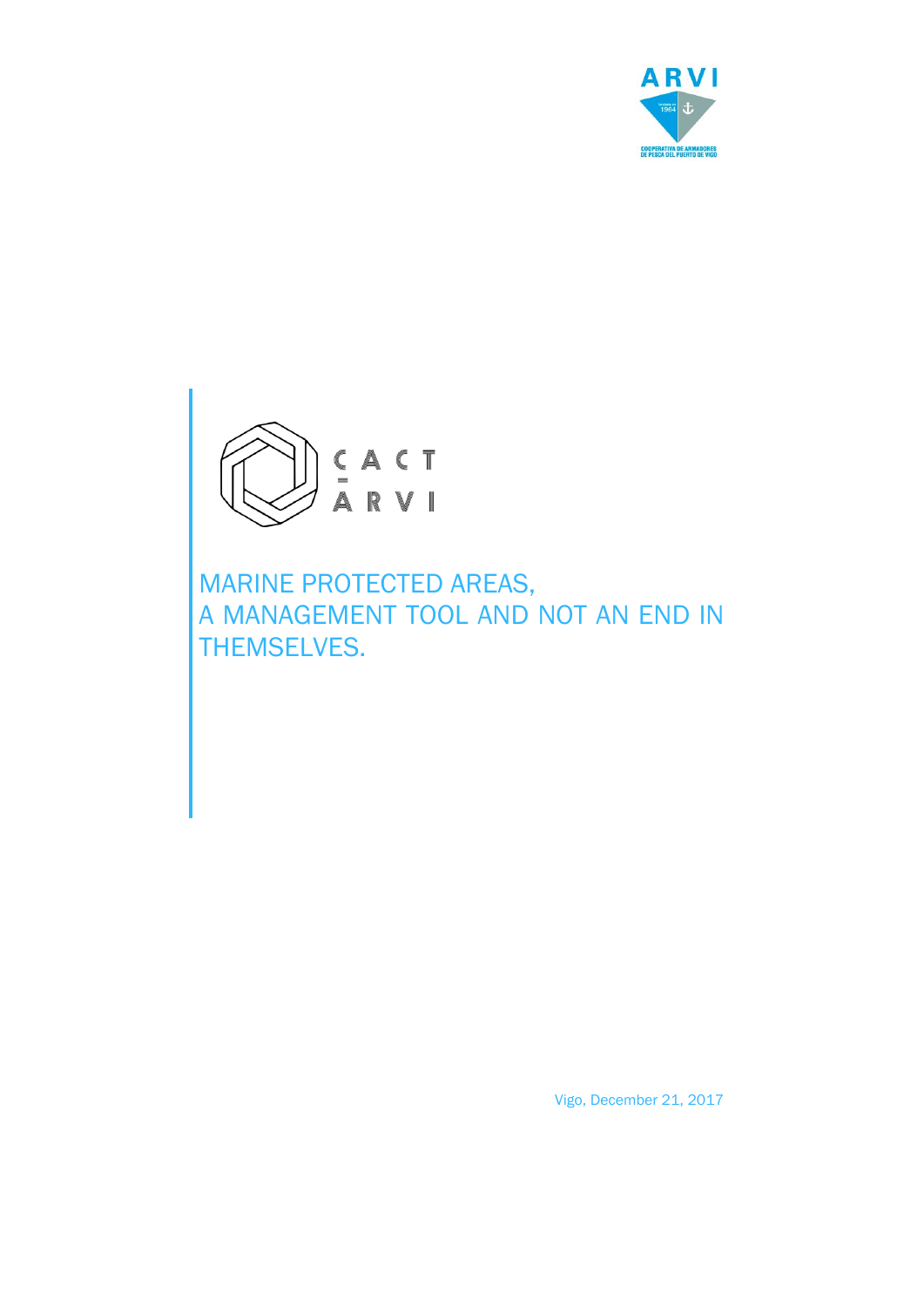

Comité Asesor Científico Técnico ARVI - Cooperativa de Armadores de Pesca del Puerto de Vigo

# **CONTENT**

| 1)  |  |
|-----|--|
| (2) |  |
|     |  |
|     |  |
|     |  |
| 3)  |  |
|     |  |
|     |  |
|     |  |
|     |  |
|     |  |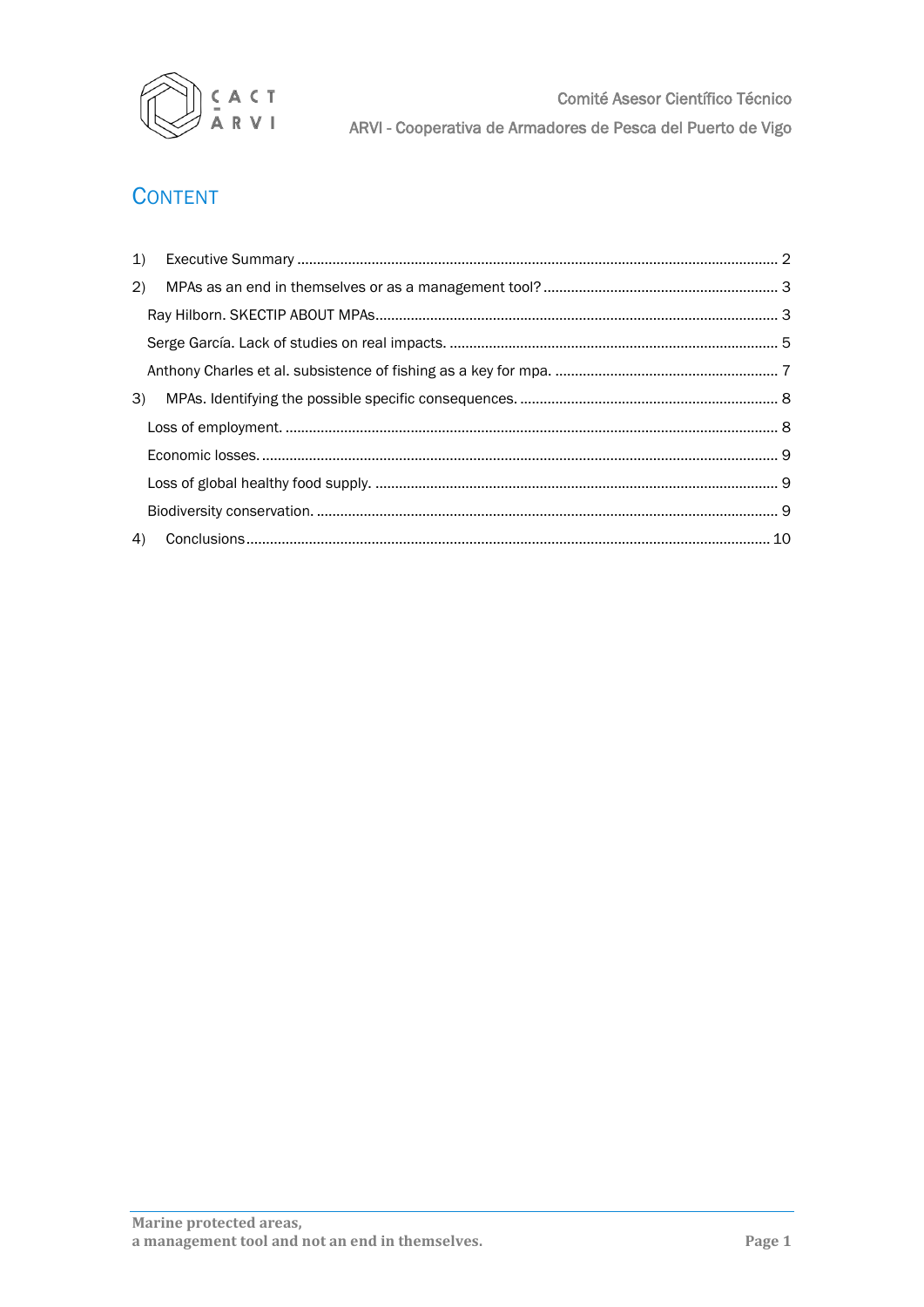

# 1) EXECUTIVE SUMMARY

According to [FAO,](http://www.fao.org/docrep/015/i2090e/i2090e00.htm) *any marine geographical area that is afforded greater protection than the surrounding waters for biodiversity conservation or fisheries management purposes will be considered a Marine Protected Area* (MPA).

There are evidences that a well-planed and well-managed MPA protects biodiversity and maintains the ecosystem stability in the area where it applies. There are also different categories of MPAs [\(IUCN, International Union for Conservation of Nature,](https://www.iucn.org/es/regiones/am%C3%A9rica-del-sur/nuestro-trabajo/%C3%A1reas-protegidas/categor%C3%ADas-de-manejo-de-%C3%A1reas-protegidas-de-uicn) has defined 6) according to the type of protection to implement and the great diversity in terms of size.

In 2015, the 193 States of the United Nations confirmed their commitment to conserve at least 10 percent of coastal and marine areas by 2020 (Objective 14.5 of the 2030 Agenda for Sustainable [Development\)](http://www.un.org/ga/search/view_doc.asp?symbol=A/RES/70/1&referer=http://www.un.org/sustainabledevelopment/development-agenda/&Lang=S). In 2016, a [study](http://onlinelibrary.wiley.com/doi/10.1111/conl.12247/abstract) in the *Conservation Letters* journal positioned in favor of requesting the protection of 30% of the Ocean through MPAs or reserves. Tthis is the position that has been supported by conservationist groups in recent years and approved by the IUCN during the IUCN World Conservation Congress in 2016. There are organizations that even uphold the closure of 50% of the ocean areas to fishing activities.

In June 2017 the study "*[Marine reserves can mitigate and promote adaptation to climate change](http://www.pnas.org/content/114/24/6167.abstract)*" was published where different researchers argue that the establishment of MPAs would be a lowtech, cost-effective strategy to combat climate change effects and again would support the high-sea closure or part of it, to fishing activities.

This document explains with regard to the establishment of MPAs based on opinions of some researchers of renowned prestige. The main points are:

- a) MPAs must be another resource management tool and not the only alternative.
- b) Efforts should be made to find the integration between the objectives pursued by the conservation governance and fisheries management for the sustainability of marine resources.
- c) It 's essential to properly assess the costs and benefits from implementing conservation and management measures, including all relevant aspects (biological, economic and social).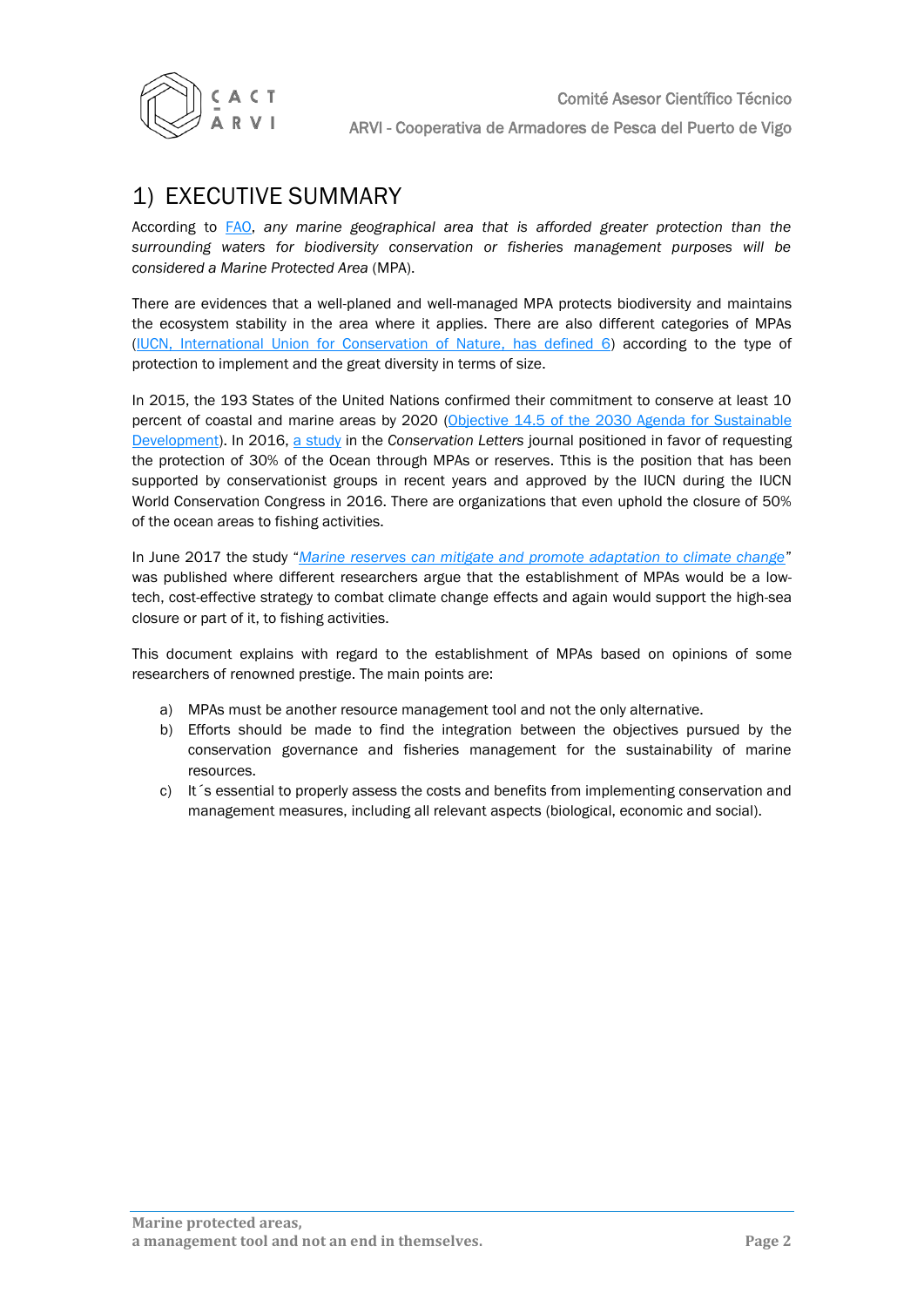

### <span id="page-3-0"></span>2) MPAS AS AN END IN THEMSELVES OR AS A MANAGEMENT TOOL?

The study "*[Marine reserves can mitigate and promote adaptation to climate change](http://www.pnas.org/content/114/24/6167.abstract)*" , where different [PEW-](http://www.pewtrusts.org/en)related researches participated, concludes that MPAs could contribute to climatic resilience. The study deal with 5 aspects related to climate change in which MPAs might be of benefit: ocean acidification, sea-level rise, intensification of storms, shifts in species distribution, and

decreased productivity and oxygen availability. So that it becomes a fact MPAs must be large (≥

100km2), strictly managed in terms of human activities allowed and isolated and well-established (≥ 10 years old).

According to Study leading researchers,, Dr. Callum Roberts and Dr. Bethan O´Leary of the University of York (United Kingdom), their study *demonstrates that to boost the resilience of ecosystems, safeguard their wildlife, protect their capacity to supply vital goods and support fisheries, provide coastal protection and provide clean and healthy water, we must speed up the implementation of effective marine protected areas.*

The authors believe that speeding up the implementation of effective marine protected areas would mean an integrated mitigation and climate change adaption strategy, in line with biodiversity protection and emission reduction objectives.

This study has only reinforced the motion approved by the International Union for Conservation of Nature (IUCN) during its World Conservation Congress 2016, in which the protection of almost 30% of the ocean was proposed. According to conservationists who uphold MPAs, only 3.5% of the ocean is protected and only 1.6% of the ocean is totally protected at present,. In their view these data are insufficient for the resources and ecosystems conservation and far from the 10% established for the year 2020 by United Nations in 2015. Other voices propose to achieve the 50% of protection through MPAs and not to allow fishing in such protected areas.

However there are others scientists relief on researches of international prestige, who do not support the implementation of extreme protection measures based on the establishment of MPAs and the closure of large marine areas. Amongst these researchers, specific mention is made to Jean-Jacques Maguire, Serge Michel García and Ray Hilborn, all of them members of CACT-ARVI, who published an article entitled "[When can marine reserves improve fisheries management?](http://www.sciencedirect.com/science/article/pii/S0964569104000250?via%3Dihub)" in 2004. In this document the authors highlight the role of marine reserves as a good tool for managing fisheries and for biodiversity conservation, stressinghowever, that they are not the panacea for fisheries management problems.

Hereunder we seek to go in depth into some arguments set out by the researches mentioned above.

### <span id="page-3-1"></span>RAY HILBORN. SKECTIP ABOUT MPAS

For more in-depth details on this topic Ray Hilborn has published some videos in his [YouTube](https://www.youtube.com/channel/UCn28M7pnCg3a6GdYT2s7Jxw) Channel in which he reflects his opinion about marine protected areas.

In one of these [videos](https://www.youtube.com/watch?v=Rm0SyJrita0&feature=youtu.be) he explains why he is skeptic about MPAs, basing his arguments on the fact that the threats for the marine biodiversity are the global warming, the ocean acidification, oil spills,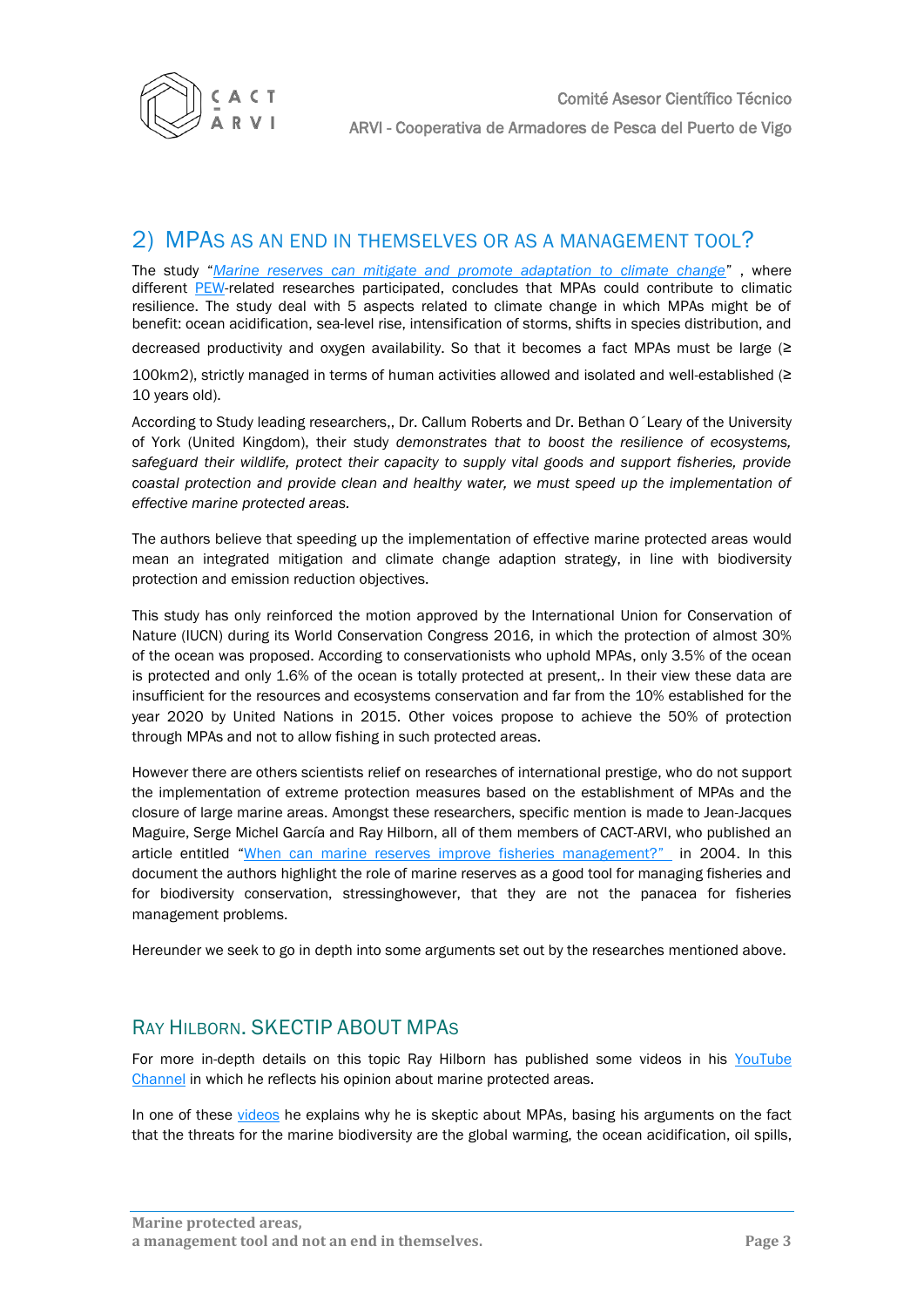

sediments from land, plastics and other contaminants, and illegal fishing. According to him, none of these threats can be solved by marine protected areas because MPAs only protects from regulated fishing. Even if 10%, 30% or 50% of protection areas was reached, this wouldn´t protect the ocean from its main threats.

In the same video he also demonstrates that the establishment of MPAs, aiming at increasing fish abundance, could be counterproductive because, in some cases, while fish abundance increases in those protected areas, outside those areas fish abundance declines.

According to Ray Hilborn, there are two options in respect to the protection of large ocean areas: the protection of large areas where no great fishing activity occurs – so nothing would be changed by protecting them -, or the protection of large fished areas. This would mean that developed countries would have to consume different type of food other than fish (entailing high associated costs to alternative food - livestock) or fish from other poorly managed areas. In addition underdeveloped countries would suffer because of the lack of their source of survival.

He highlights that the problem of overfishing will not be solved through the establishment of large MPAs since overfishing will not disappear, it will move to another area. Concerning to incidental catches or by-catch, the solution would be the implementation of technical measures and the use of selective fishing gear, as well as temporal closures of specific areas : Finally in the case of sensible habitats subject to be damaged, the solution would be to close these areas to the activities that might damage them.

In other [video](https://www.youtube.com/watch?v=jjDKhtU_nDE) he describes the role that MPAs should play. He said that MPAs must be the bridge between producers and fisheries management as temporary measures applied to managed areas where some specific problems are detected. MPAs must be an additional fisheries management tool.

In an [article](http://www.nature.com/news/policy-marine-biodiversity-needs-more-than-protection-1.20229) published in the Nature magazine, Hilborn maintains that in order to sustain the seas, supporters of marine protected areas and of fisheries management must work together, not at cross purposes.

He emphasizes the proposal of protecting the 30% of the oceans by means of MPA and its consequences, making it clear that although it seems normal to ensure that the abundance of fish in these areas will increase, it would not be so clear that this happens in the ocean in general (may be the opposite, actually)

The main concern of Ray Hilborn and other researchers that are skeptic about the closure of 30% of ocean through the establishment of MPAs is that fishing pressure will shift elsewhere and higher pressure would concentrate in a smaller area. They rather advocate for closing certain areas to certain fishing gears or limiting the catch of certain species.

Likewise, he stresses that there are other threats to marine biodiversity such as oil exploration and extraction, ocean mining and ocean acidification, which are not addressed and should be taken into account in fisheries management.

In Hilborn's view, there are many other useful tools and legal frameworks designed to reduce overfishing, rebuild fish stocks and protect the biodiversity in the oceans. National and international fisheries agencies have been developing and enforcing these tools for the past two decades.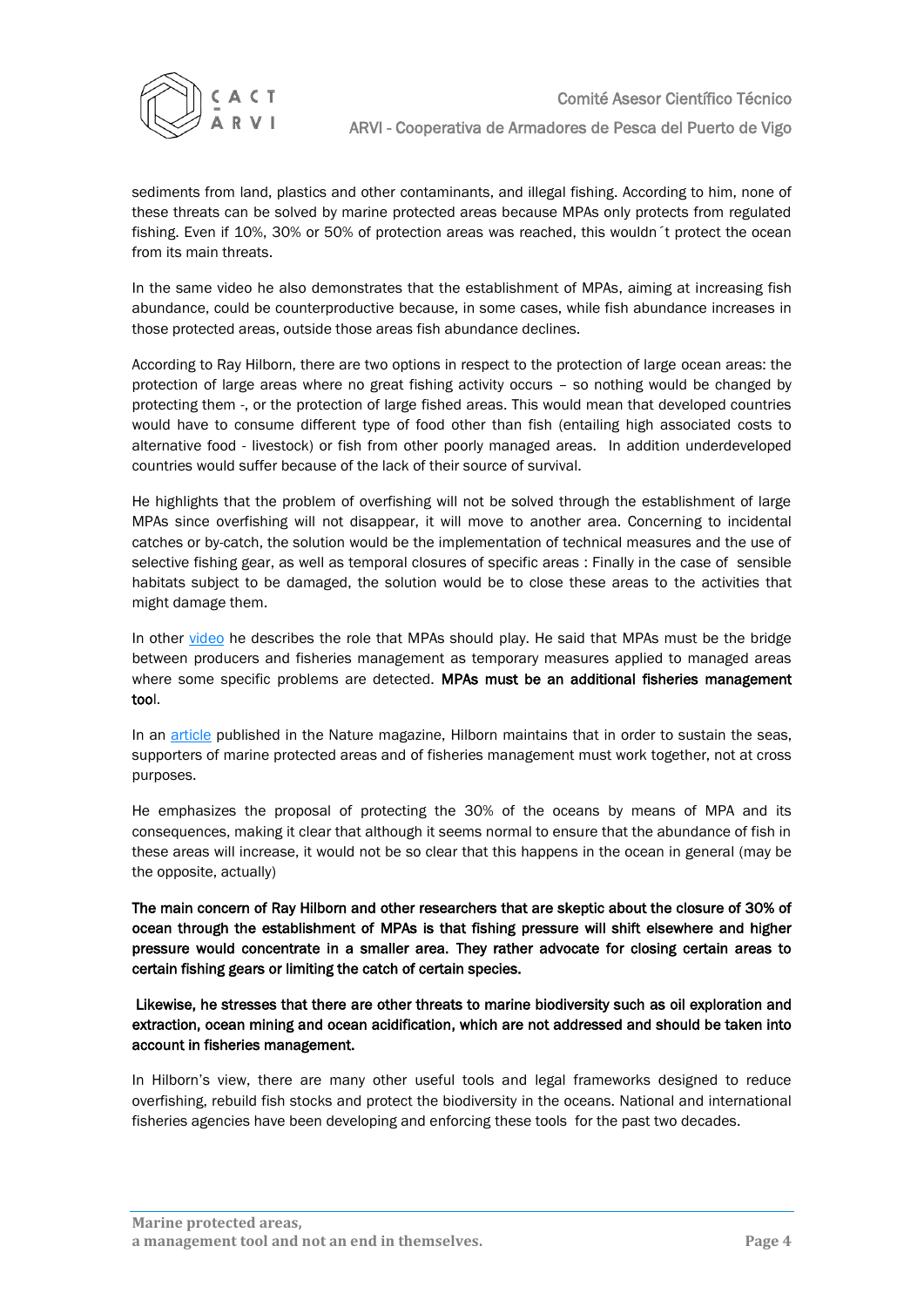

In fact, overfishing has been reduced during the last decades thanks to the implementation of these management measures. In US [waters fish stocks listed as 'overfished' halved](http://www.nmfs.noaa.gov/sfa/fisheries_eco/status_of_fisheries/archive/2014/2014_status_of_stocks_final_web.pdf) between 1997 and 2014 According to European Commission 68% of stocks are [within safe biological limits](http://eur-lex.europa.eu/legal-content/EN/TXT/HTML/?uri=CELEX:52017SC0256&from=EN) almost doubling its 2003 level (35%).This is also the case in Latin-American countries where management strategies have been implemented (for example Peru, Argentina or Chile). This only confirms that fisheries management work.

According to Hilborn, the solutions should identify and solve specific problems in specific areas in consultation with the different stakeholders involved in those areas.

### <span id="page-5-0"></span>SERGE GARCÍA. LACK OF STUDIES ON REAL IMPACTS.

On the 13th October 2015 the EBCD (European Bureau for Conservation & Development) held an event on [AMP and Fisheries Management](http://ebcd.org/event/marine-protected-areas-2/) where Serge García presented the bio-ecological, socioecological and governance effects that MPAs may have depending on a number of factors such as the type of ecosystems, species, MPA type and size, local political and socioeconomic conditions and governance.

Serge showed that the expected bio-ecological positive effects of MPAs on fish stocks, communities and habitats, are usually verified even though they might not be accurately predicted. MPAs could also decrease fishing effort if they were located on key fishing areas, which on the other hand this could cause economic problems.

Socioeconomic effects show an impact beyond the MPA that can be very large and of a very diverse nature. Currently social and economic data are limited consequently the assessment carried out is incomplete. Opportunity costs are not included in the economic impact analyses underestimating their negative economic impact. MPA effectiveness as a fishery management tool depends on the level of control of fishing mortality inside and outside the MPA, hence, the importance of opportunity costs of an MPA, the potential reallocation of fishing effort within and outside the MPA, and fishers' reactions to their activity closure should not be undermined.

According to the presentation of Serge García, researchers further suggest that, when fishing effort is correctly controlled, MPAs may add little to management of fisheries resources. If controlling fishing effort is not sufficient, then MPAs could be established as a tool to support fisheries management.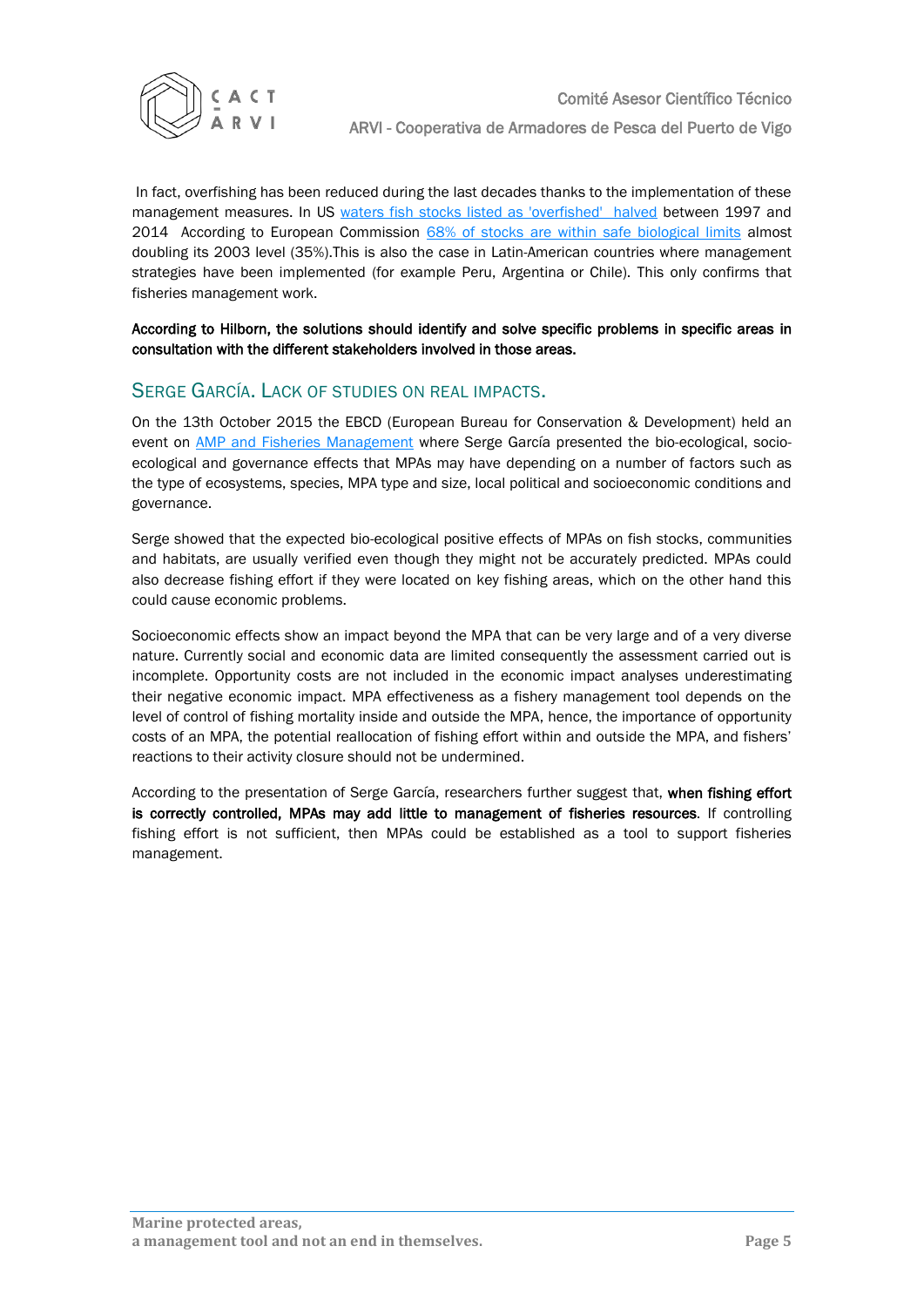

There is a growing pressure to increase the coverage of MPAs even though their effectiveness is being discussed. Possible impacts from the establishment of MPAs need to be addressed and assessed before deciding on introducing or not MPAs.

It is worth to mentioning that the need to convergence fisheries and conservation management is again approached. If we talk about objectives and approaches, fisheries governance aims to develop economically viable fisheries while minimizing the effects on the ecosystem, and conservation governance targets the protection of the ecosystem while minimizing the effects on the economic and social development. Therefore a common objection would make sense.

He concludes that space-based management is unavoidable, advisable and not new to fishers; that local governance and effective participation of fishers are indispensable for both MPAs and fisheries management.

Shortly before, Serge García had participated at the FAO workshop on impacts of marine protected areas on fisheries yield, fishing communities and ecosystems, that was held in Rome from 16th to 18th June 2015.

At that workshop the issue about the differences between conservation objectives and fisheries objectives and the perspectives of MPAs differing between those objectives was also dealt with. Risks and allocations of benefits in environmental and social terms are often viewed differently and such differences currently hinder a more effective integration of both conservation and fisheries management objectives towards MPAs.

MPAs with both types of objectives (conservation and fisheries management) require input from natural and social sciences with clear incorporation of the human dimension. This would require that the different subjects were included in an comprehensive analysis.

Serge García gave a presentation entitled "*Fisheries and MPAs: Considerations on governance"* where he explained the effects that have been summarized in this document. Among these, the following are highlighted:

- MPAs (including NTZs, *no take zones*, where no fishing activity is allowed) could be used as one of the many fishery management tools and adopted after case-by-case comparative costs/benefit analyses;
- The respective performance of MPAs and fisheries governance is interdependent and coherence between the respective policies is vital for both. However, differences in the perception of risk and its allocation between nature and people hamper a tight integration;
- Local governance and effective participation of the actors directly (and indirectly affected) are indispensable to ensure legitimacy and compliance;
- Both fisheries and MPAs need to consider their impact on national poverty reduction and food security policies, and the impacts of existing MPAs on fisheries should be openly assessed to optimize their relations;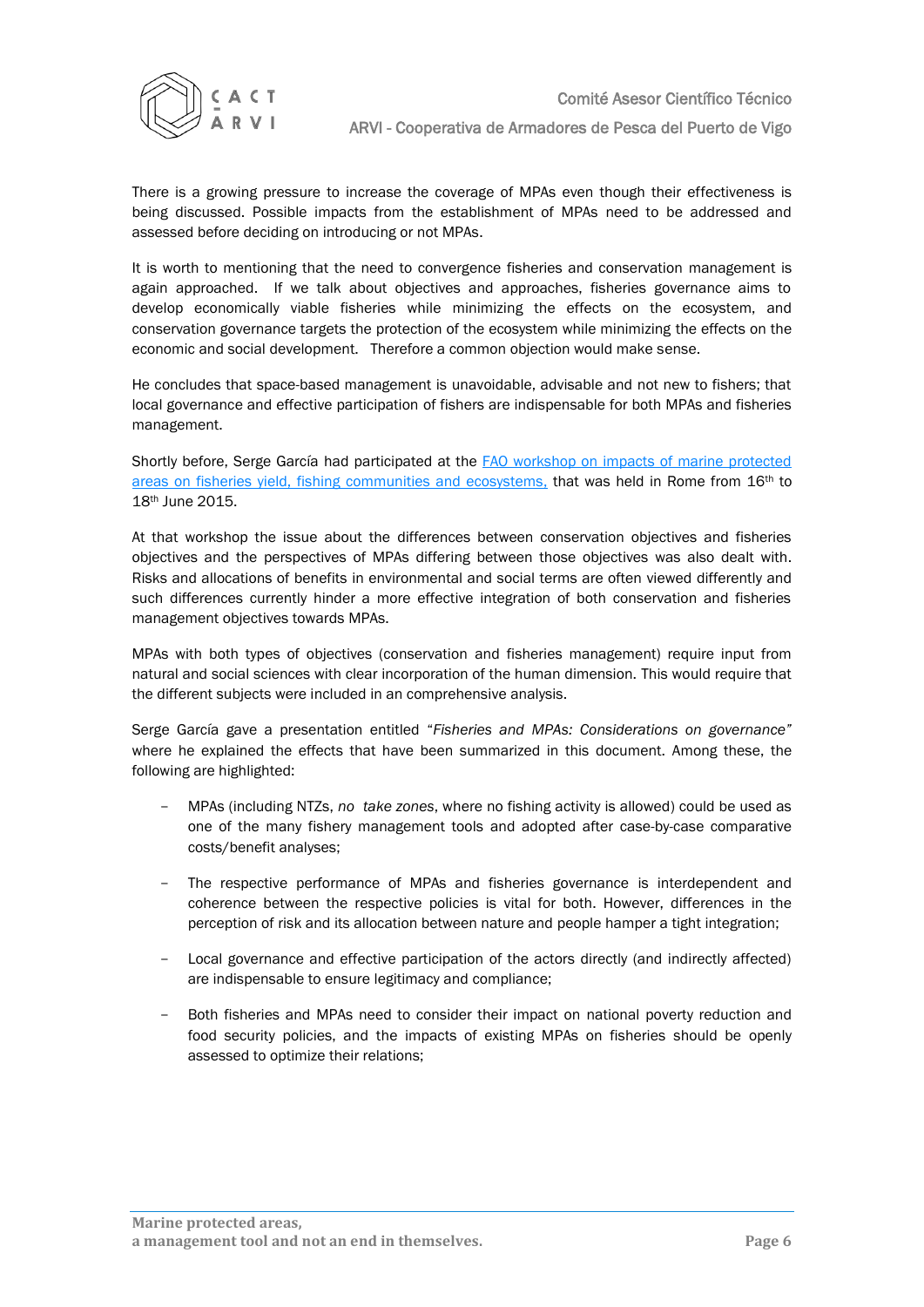

- Multi-use MPAs are only one of the space-based management frames and broader crosssectoral national frames would facilitate integration of conservation and development.

#### <span id="page-7-0"></span>ANTHONY CHARLES ET AL. SUBSISTENCE OF FISHING AS A KEY FOR MPA.

In September 2016 the paper entitled "*[Fishing livelihoods as key to marine protected areas: insights](http://onlinelibrary.wiley.com/doi/10.1002/aqc.2648/full)  [from the World Parks Congress \(WPC\)](http://onlinelibrary.wiley.com/doi/10.1002/aqc.2648/full)"* was published in the journal *Aquatic Conservation.* In the conclusions, reference is also made to the need to support the sustainable use of nature and ensure the involvement of local people and communities in decision-making, to achieve the conservation outcomes (co-management).

According to the authors, a sustainable future must be built by the integration of environmental, economic and social considerations (UN Conference on Sustainable Development in 2012 (Rio+20)). The subsequently agreed Sustainable Development Goals confirm this perspective and in particular, Goal 14, referring to the oceans, includes targets spanning the three dimensions of sustainability (UN, 2015).

Likewise, the sustainability of marine environment will depend on ensuring that governance arrangements maintain human use activities, such as fishing, while engaging in additional conservation initiatives, such as MPAs. In such cases, inclusion of the human dimension must be an essential part of any evaluation of the set of management arrangements including MPAs.

They mention that the important role of spatial management systems, including MPAs, as part of the efforts to safeguard our oceans is widely recognized. There are policy-level approaches already available to develop synergies, ones that are mutually supportive of marine conservation (such as through MPAs) and of resource use (i.e. fishing). This will imply the need to reach co-management arrangements, marine spatial planning and the ecosystem approach to fisheries.

There are cases where MPA establishment make fisheries more sustainable and support livelihoods and food security. For that, a suitable context, under appropriate bio-ecological and socio-economic circumstances, should be used, and it should be designed and implemented properly. These examples tend to be at local level. Attempting to draw conclusions at a global scale could be dangerous.

the article assumes that in order to better acknowledge all of the environmental, economic and social dimensions of sustainability, a significant departure from current practices used to develop MPAs is required. Protected areas should be developed with human objectives at least as prominent as biodiversity conservation ones. This has several implications among which seeking the 'ideal' MPA with an 'acceptable level of impact' across the entire ecosystem and meshing well with other appropriate management tools is highlighted. It should also be taken into account that a parallel focus on human and biodiversity objectives may well lead to a greater focus on multi-zoned MPAs with nesting of small no-take zones within spatially larger management and planning frames. Moreover, it should be considered that the costs of maintaining ecosystem services is borne locally while the benefits of those services are enjoyed externally, for this reason cost should be borne globally.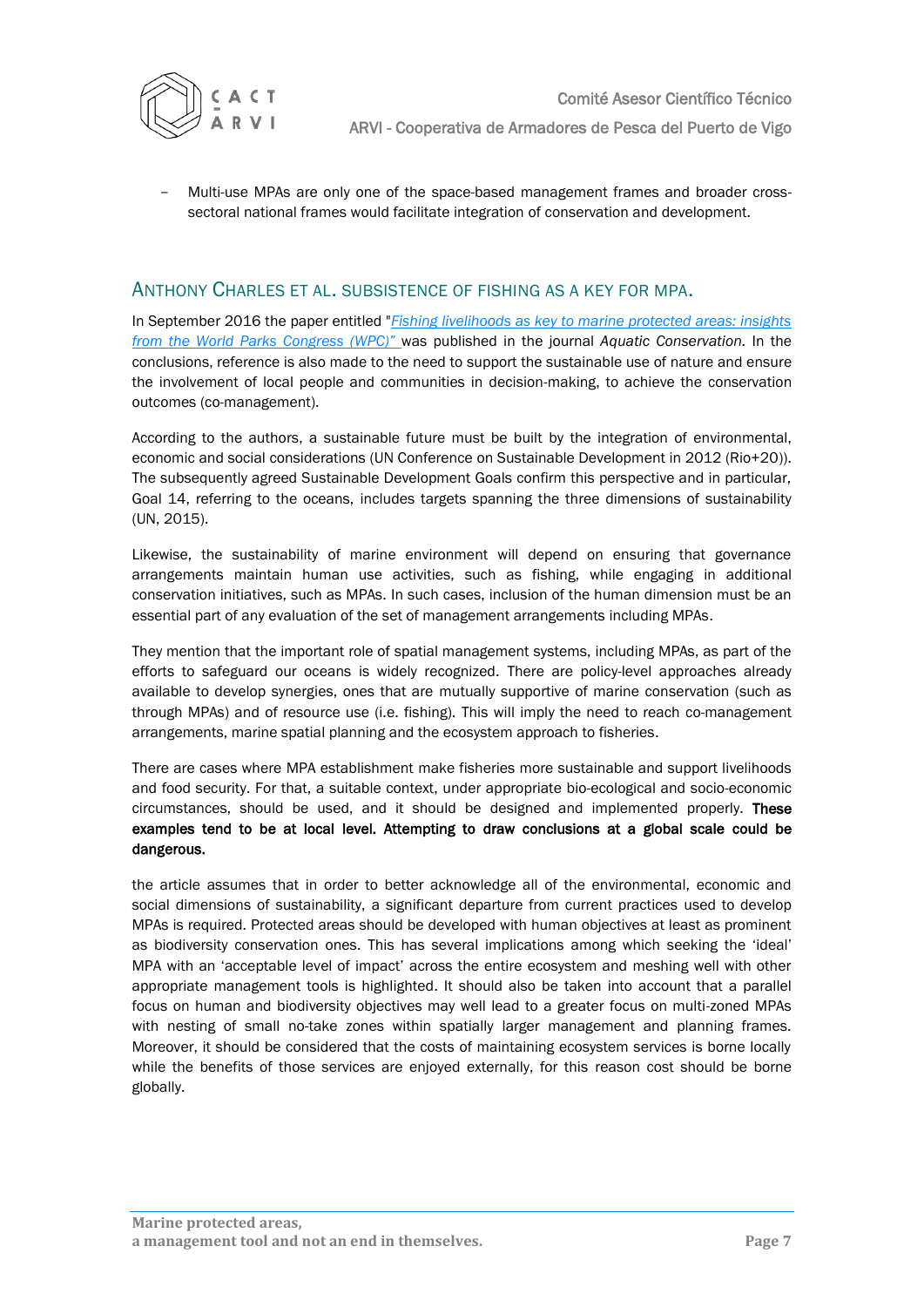

Marine Statement of the WPC 2014 highlights the importance of moving to a more comprehensive evaluation of the relative costs and benefits of MPAs. Such a process could be followed at the next WPC to produce a scientifically-presented set of options reflecting the full range of discussions, and including areas both of agreement and of disagreement. In this way, proposals such as the 30% MPA like NTZ (no take zone) would be presented to all participants along with potential costs and benefits (by integrating biodiversity conservation and sustainable fisheries, relating both concepts to livelihoods and food security), plus the uncertainties in both the short and long-term, in such a way as to ensure that this takes into account the impact of the MPA not only within but also beyond its boundaries

## <span id="page-8-0"></span>3) MPAS. IDENTIFYING THE POSSIBLE SPECIFIC CONSEQUENCES.

In the previous section some authors show the lack of knowledge about the effects of the closure of large areas of the ocean through the establishment of MPA and NTZ. Without the possibility of carrying out any study about this issue by our company, however, based on the currently available data and the sector's opinion, we can state there will be three main effects for the sector and the society:

### <span id="page-8-1"></span>LOSS OF EMPLOYMENT.

According to FAO report [The State of World Fisheries and Aquaculture \(SOFIA\) 2016,](http://www.fao.org/3/a-i5555e.pdf) the fisheries and aquaculture sector are an important source of employment and income, supporting the livelihoods of 10 to 12%of the world's population, and almost 60 million people are employed in the primary sector alone and a further 140 million are employed in activities directly dependent on fisheries and aquaculture. Approximately 65% of the employment depends on fishing.

If the high sea or the 30% of fishing areas were closed, the employment would be directly affected for the following reasons:

- Disappearance of most of the fleet that operates in those closed areas.
- Relocation of fleet that operates in high seas to areas closer to the coast, this will result in increased pressure on coastal fleet which would mean the disappearance of some of this fleet.

#### These economic losses would be a greater impact on regions highly dependent on fisheries both in developed and developing countries.

In Europe there is a long-standing tradition of fishing that is associated to an important cultural heritage, and there are regions which name comes from fishing (Pescara in Italy, Fisherrow in Scotland, Icaria in Grace). There are regions highly dependent on fisheries in Europe as already laid down in the [Common Fisheries Policy](http://eur-lex.europa.eu/legal-content/EN/TXT/PDF/?uri=CELEX:32013R1380&from=ES) and in the [European Maritime and Fisheries Fund \(EMFP\)](http://eur-lex.europa.eu/legal-content/EN/TXT/PDF/?uri=CELEX:32014R0508&from=ES) regulation. For this reason, we should not underestimate the needs of these regions which depend on fisheries (for example Brittany in France and Andalusia, Basque Country and Galicia in Spain)

In the case of Galicia, input-output tables for Galician fishing and canning sectors ( $M<sup>a</sup>$  do Carme [García Negro. Tablas input-output de peca-conserva gallegas 2011. Xunta de Galicia\)](http://www.arvi.org/publicaciones/INPUT%20OUTPUT%20TABLES.pdf) shows that Galician fishing continues to maintain inter-industrial relations of structural nature with 74 branches, out of the 81 representing the entire economy in Galicia, this implies that 91% Galician economic activities depend on marine sector.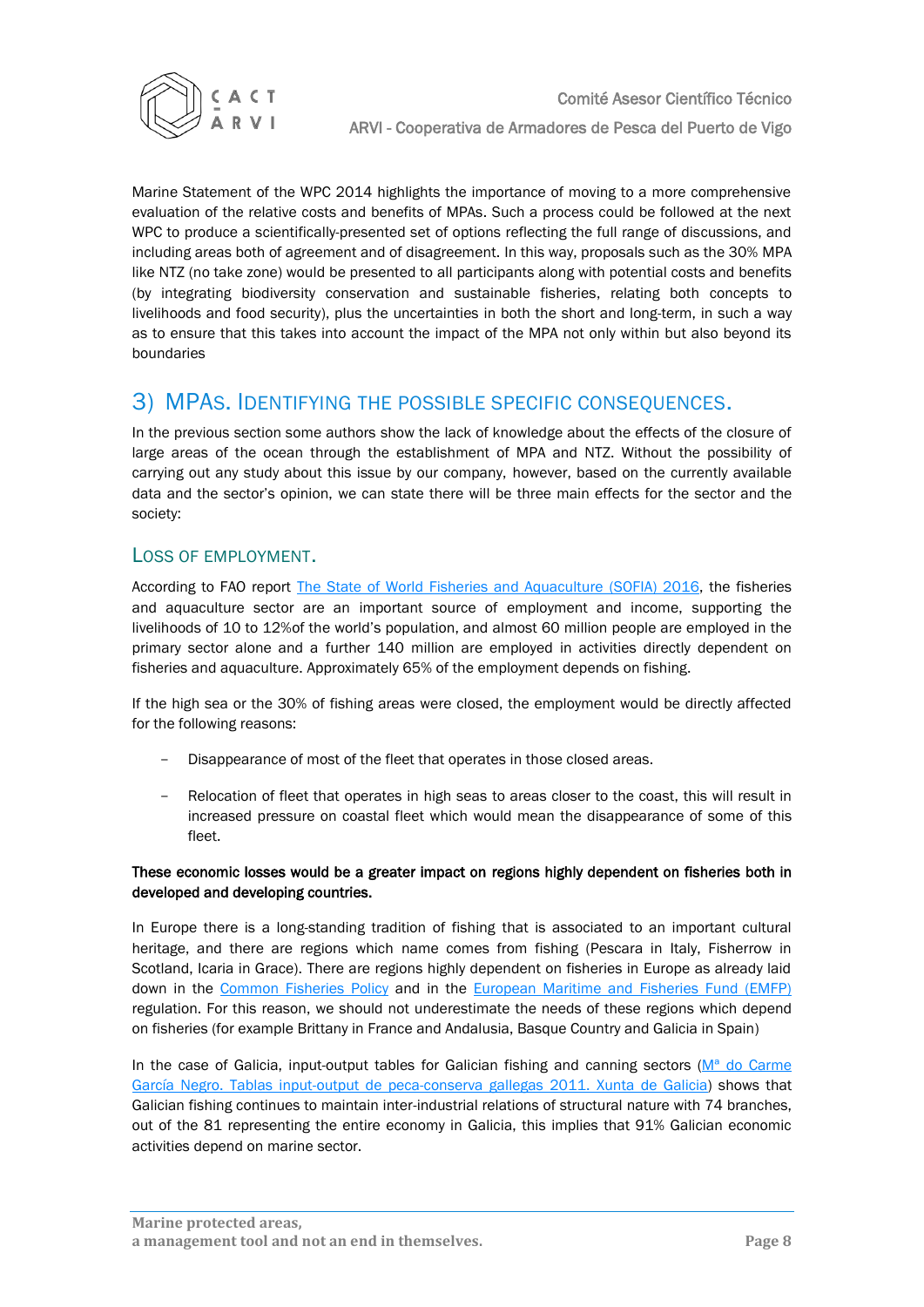

#### <span id="page-9-0"></span>ECONOMIC LOSSES.

Economic losses --- would be basically of two types:

- Business losses: when companies are forced to give up their fishing activity. Likewise, the adaptation to another activity implies business expenditures.
- Social losses: losing a job leads to a loss of incomes and this influences families' income at millions of homes, hence the families' purchasing power will diminished.

We suppose that losses would be greater for industrial fishing (in high seas) than for artisanal fishing, but socio-economic impact for artisanal and coastal fishing will be significant as well.

#### <span id="page-9-1"></span>LOSS OF GLOBAL HEALTHY FOOD SUPPLY.

On a hypothetical scenario in which artisanal fleet wasn´t affected by MPA and NTZ, food supply would certainly be affected.

In terms of the importance in number of boats, SOFIA 2016 report provides world fleet data. This report shows that 90% of fishing units belong to Asia (75%) and Africa (15%) and that most of those fishing units are artisanal (about 85%of the motorized fishing vessels in the world are less than 12 m in length overall)

However, according to the report done by **Fisheries Centre, University of British Columbia, Canada**, in which the global importance of artisanal fleet is analysed using different possible scenarios since data of all countries could not be found, the artisanal fleet represents  $\frac{1}{4}$  to  $\frac{1}{3}$  of total world fisheries production (other studies where the origin of the data used is not specified, indicate 50%)

On the basis of these data it is deduced that 85% of world fleet is artisanal fleet (with regard to the number of vessels) and that this fleet provides about 25% to 33% of global fish catches. In other words, artisanal fleet couldn´t provide marine resources supplies for the population all over the world.

#### <span id="page-9-2"></span>BIODIVERSITY CONSERVATION.

According to conservationists (as already explained in previous sections) it´s expected that the closure of 30% of the ocean (even longer) have a positive impact on the conservation and recuperation of the marine biodiversity, and, although there is not specific studies to support this prediction accurately, there is no reason to believe that this is not so.

However, the question is what will happen with those areas that have not been closed. The answer seems obvious: higher concentration of activities, this would imply depletion of their biodiversity and a difficult sustainability of resources.